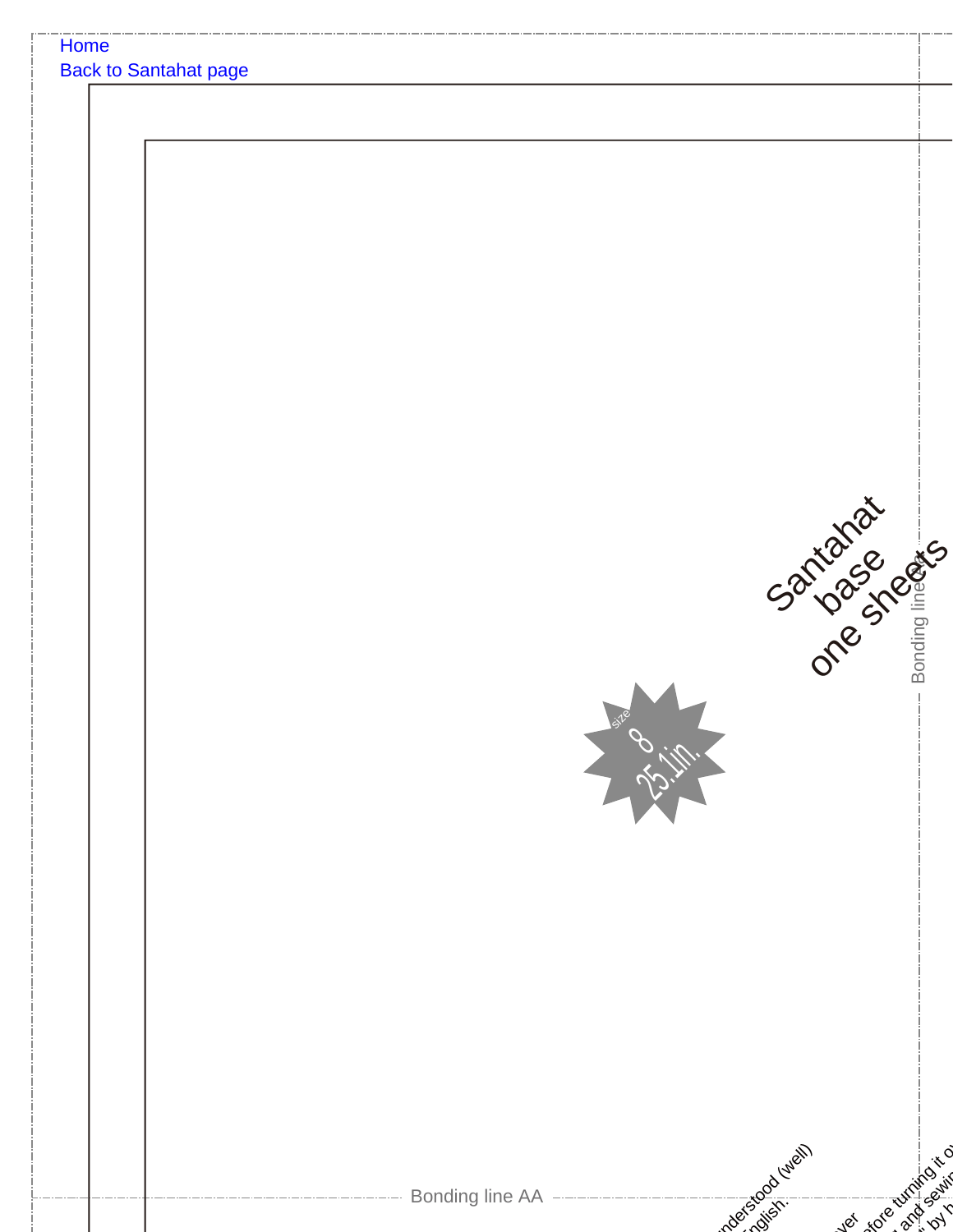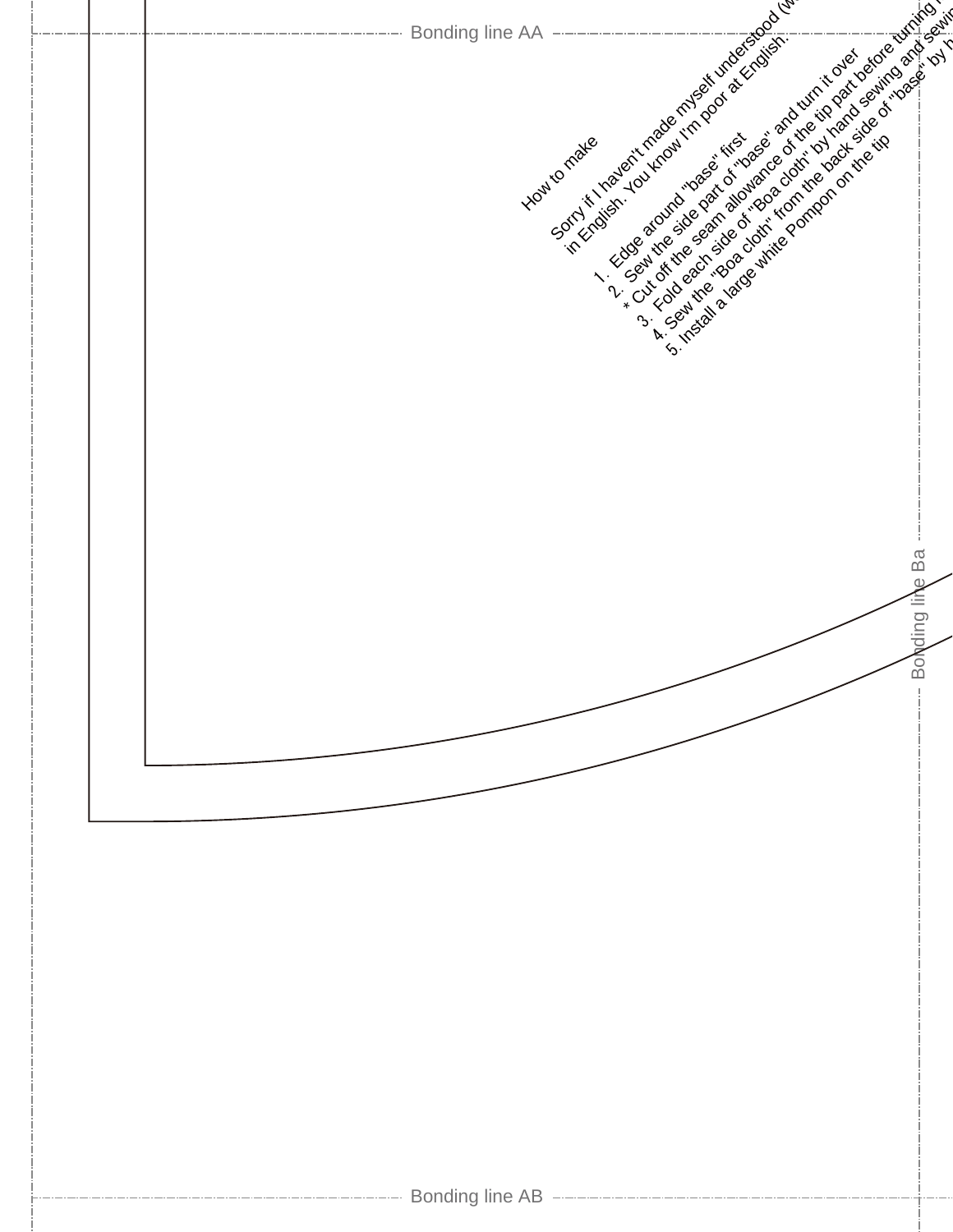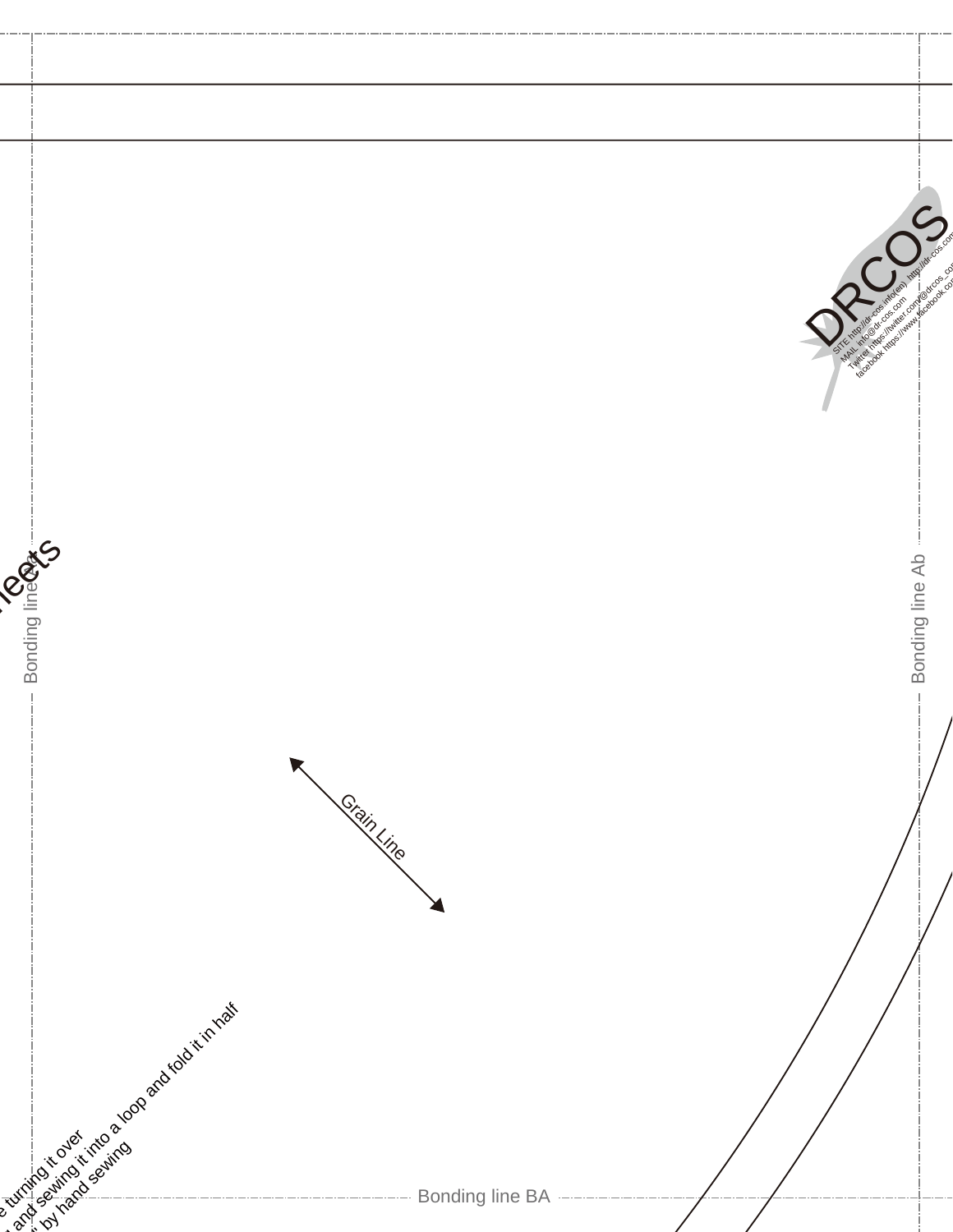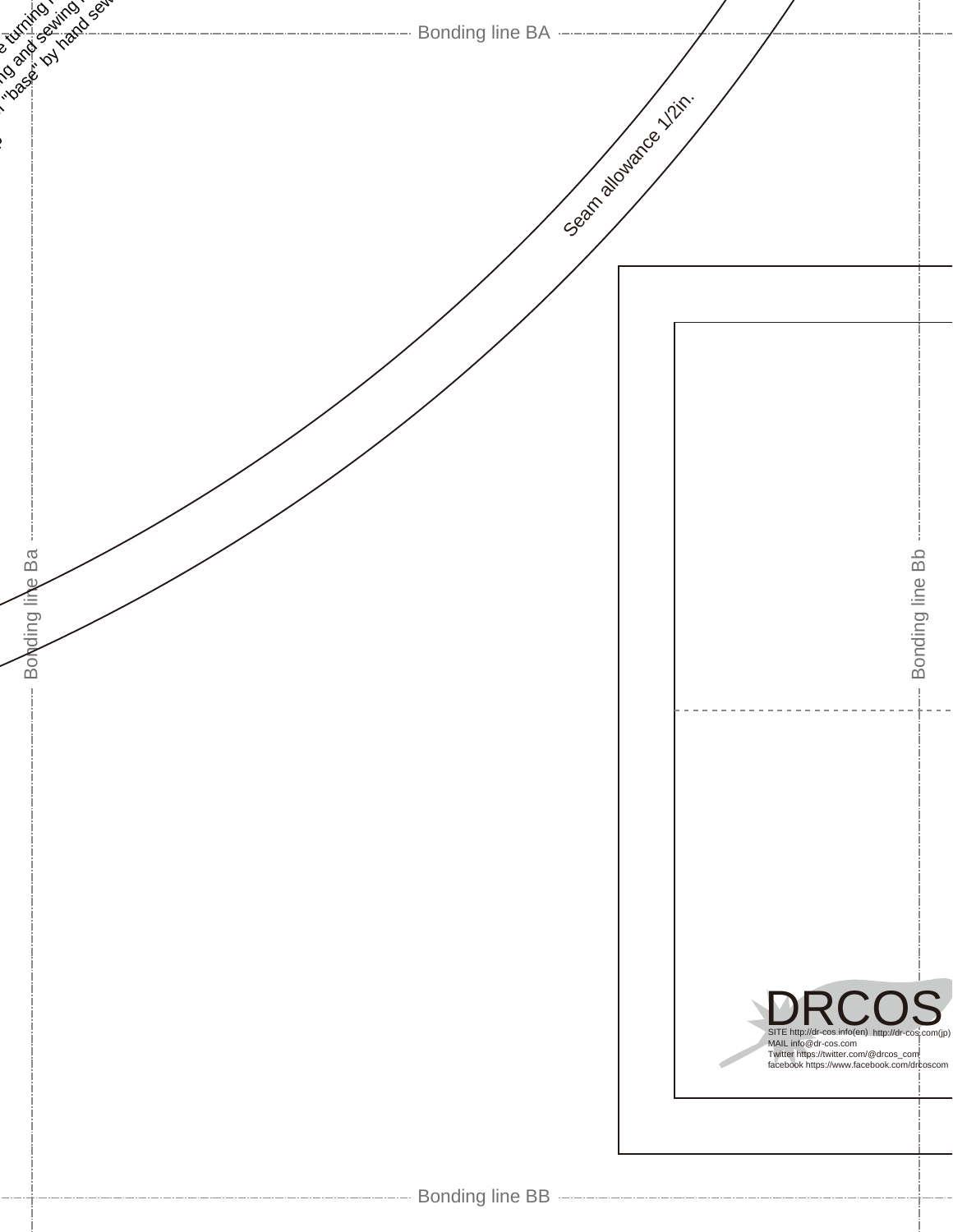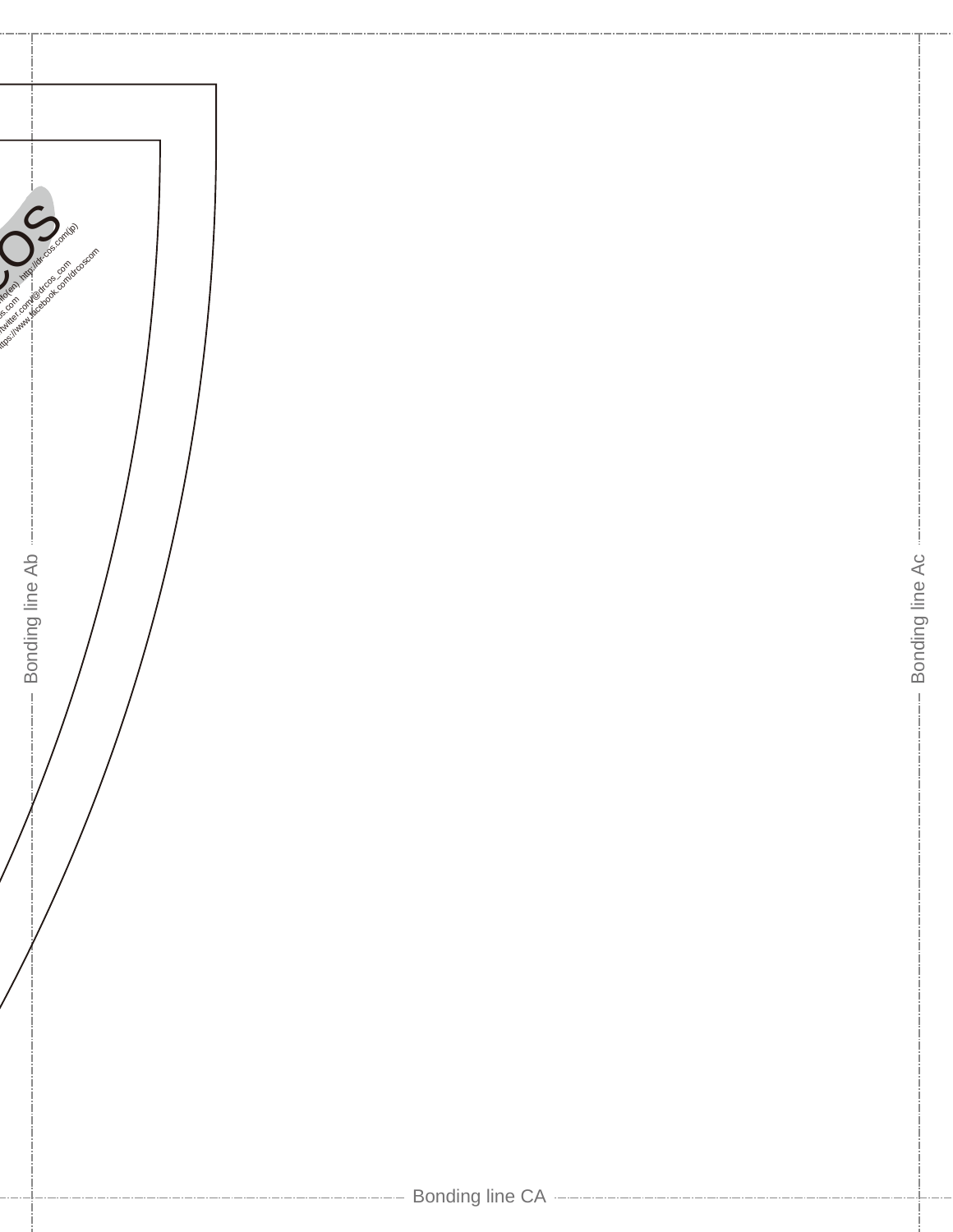| Bonding line Bb -             | Bonding line Bc |
|-------------------------------|-----------------|
| $\frac{1}{1}$                 |                 |
|                               |                 |
|                               |                 |
|                               |                 |
|                               |                 |
|                               |                 |
|                               |                 |
| ://dr-cos.com(jp)<br>:os_com! |                 |
| .com/drcoscom                 |                 |
|                               |                 |
|                               |                 |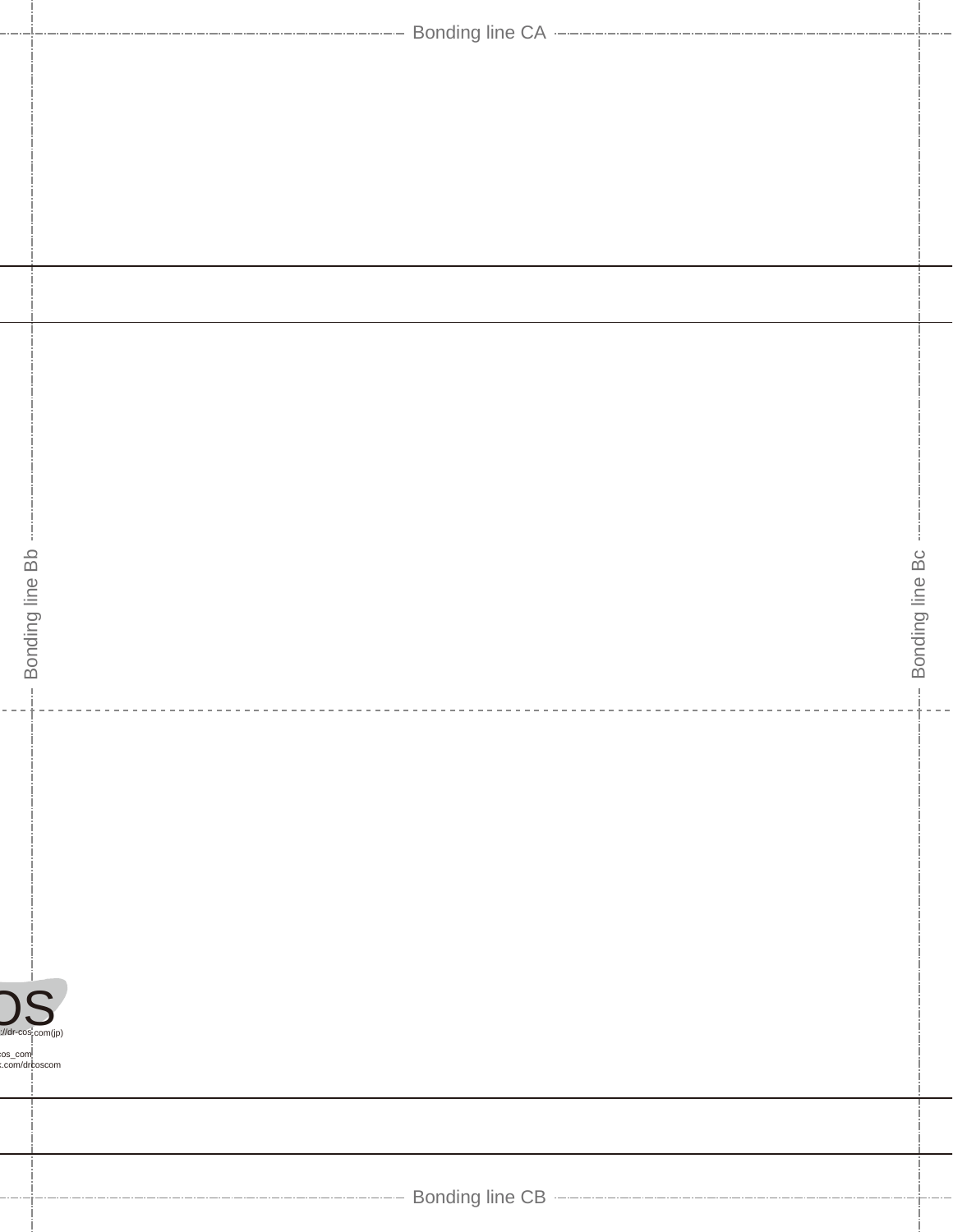